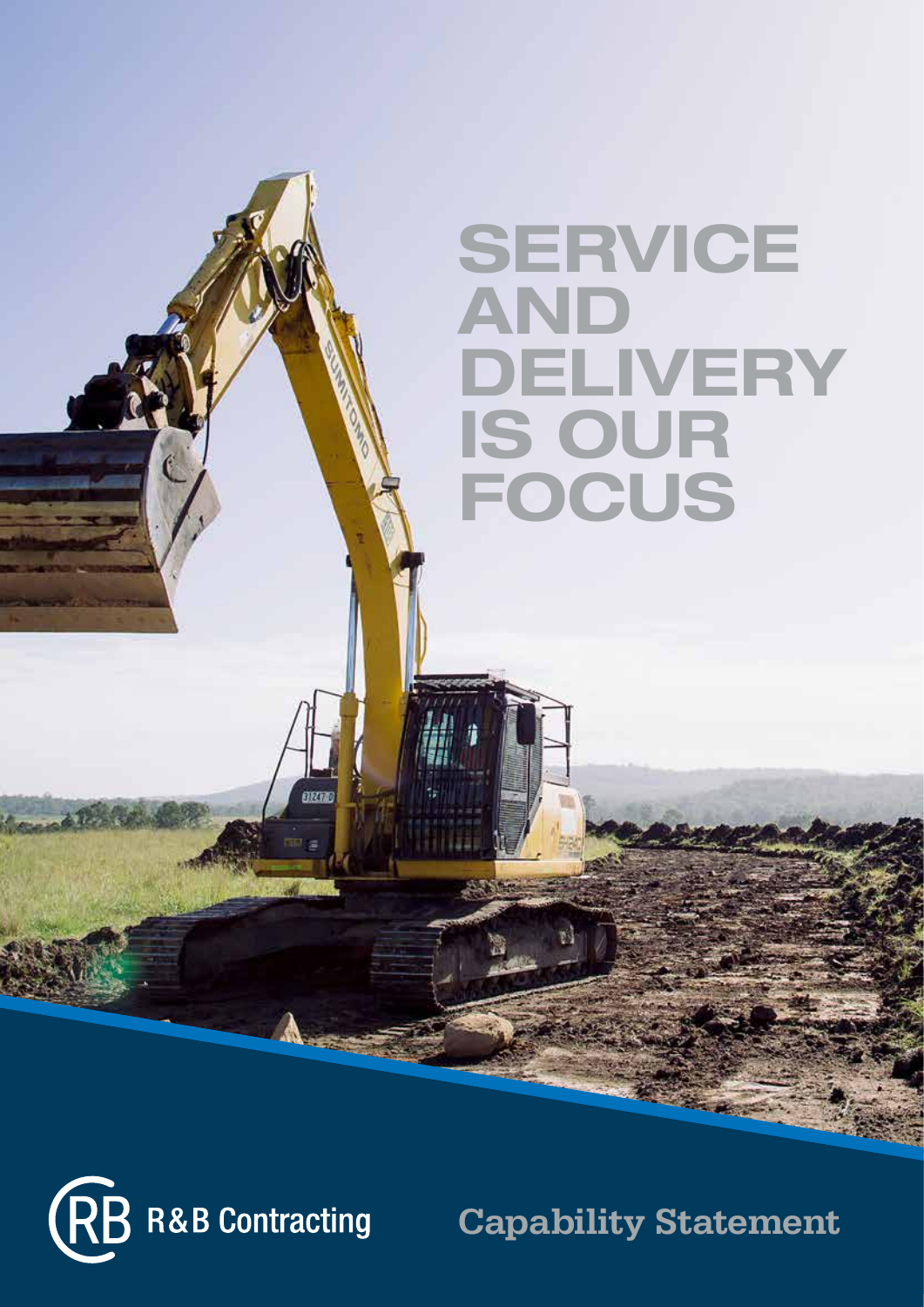

### About us

RUGENDYKE & BASHFORTH CONTRACTING (R&B) ARE A DIVERSE EARTHMOVING AND CIVIL CONTRACTING COMPANY BASED IN LISMORE IN NORTHERN NSW.

Providing outstanding service, R&B have developed a broad client base - local and state government authorities, nationally recognised construction companies, large publicly listed agricultural firms, smaller local landholders and primary industries.

We have successfully developed relationships within both the private and public sectors and have a proven history of delivering a wide array of projects safely, innovatively and on time.

The R&B team understands the earthmoving and civil construction industries.

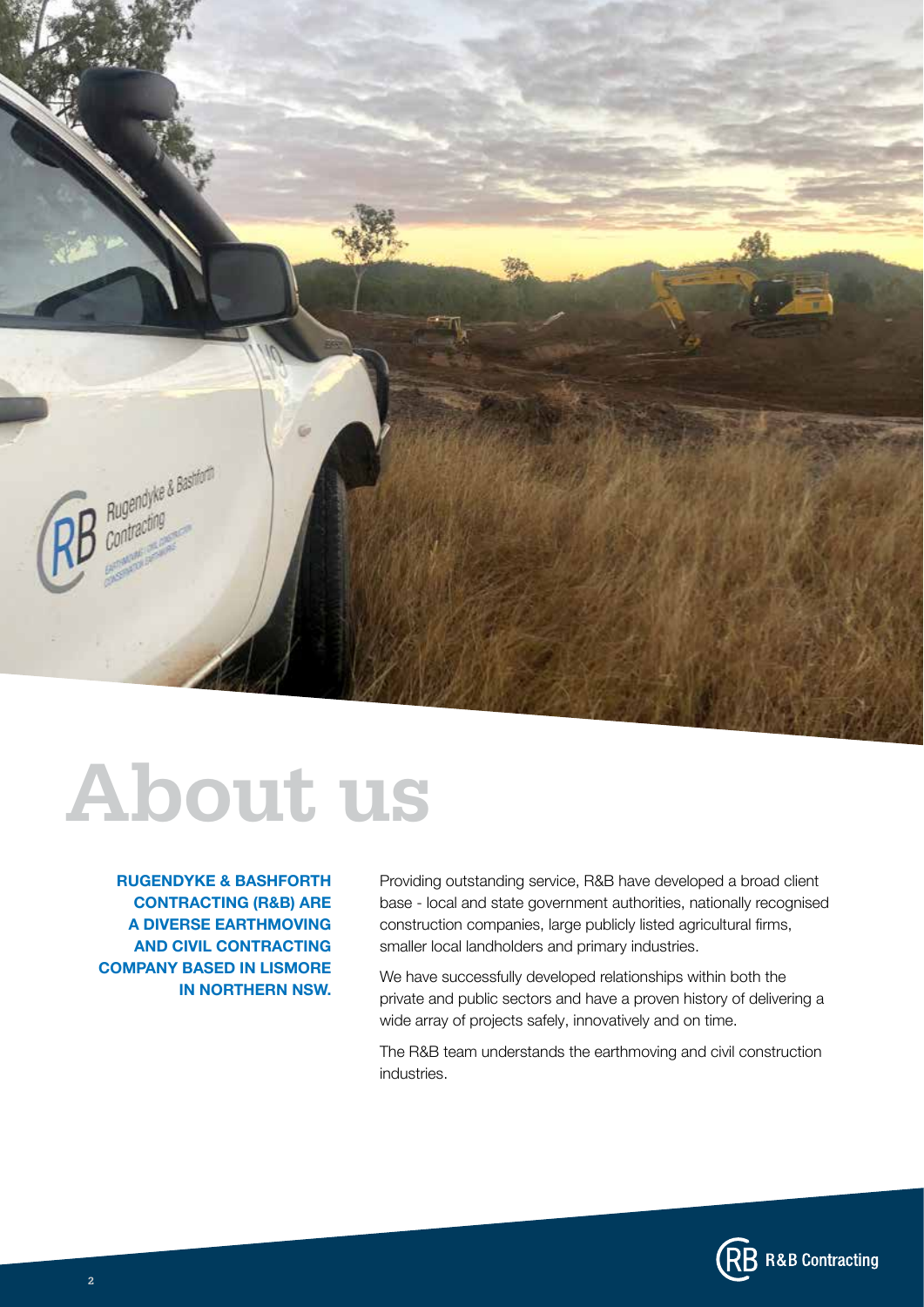### The R&B Difference



#### OUR MULTI-SKILLED, EXPERIENCED OPERATORS 1

Our people have an extensive knowledge of the earthmoving industry from the different soil types and the methods best used to manage them during construction, to our unique weather patterns and the effects that our weather can have on earthworks structures.

#### OUR FIRST CLASS MACHINERY

Rugendyke and Bashforth use our own late model, low hour earthmoving machinery in addition to cross hired plant and a reliable network of owneroperators and sub-contractors. This ensures that whatever your project requires we are able to resource it with the best machinery for the job.

Our strict preventative maintenance program ensures that our machinery is always available when needed.

#### OUR REPUTATION FOR EXCELLENT SERVICE 3

Rugendyke and Bashforth live and breathe earthmoving and civil construction. We do what we say we are going to do, when we say we are going to do it. This is the reason we have been able to gradually grow our business on a platform of repeat work opportunities and strong client relationships.

#### R&B'S PLANT LIST

5t Excavator 14m long reach excavator 3 x 22t Excavators fitted with tilt hitches and Trimble GPS Machine Guidance

35t Excavator

D6T Bulldozer with PAT blade ( Cross Hired) Grader with 14ft Mould Board fitted with Trimble GPS Machine Guidance 15t Vibrating Padfoot roller 15t Vibrating Smooth Drum Roller 75HP Tracked skid steer loader 100HP tracked skid steer loader 4WD Backhoe 110HP 4WD Tractor 8m3 Towed Spreader 11KL Water truck Rigid Tippers x 2 Tri Axle float Semi Side Tipper Crane Truck Trimble GPS Rover 10 x plant operator utilities

Numerous attachments for excavators including 12ft grader blade, rippers, vibratory pile driving head, 4-in1 excavator bucket, hydraulic log grab, compaction wheels Numerous items of small plant



2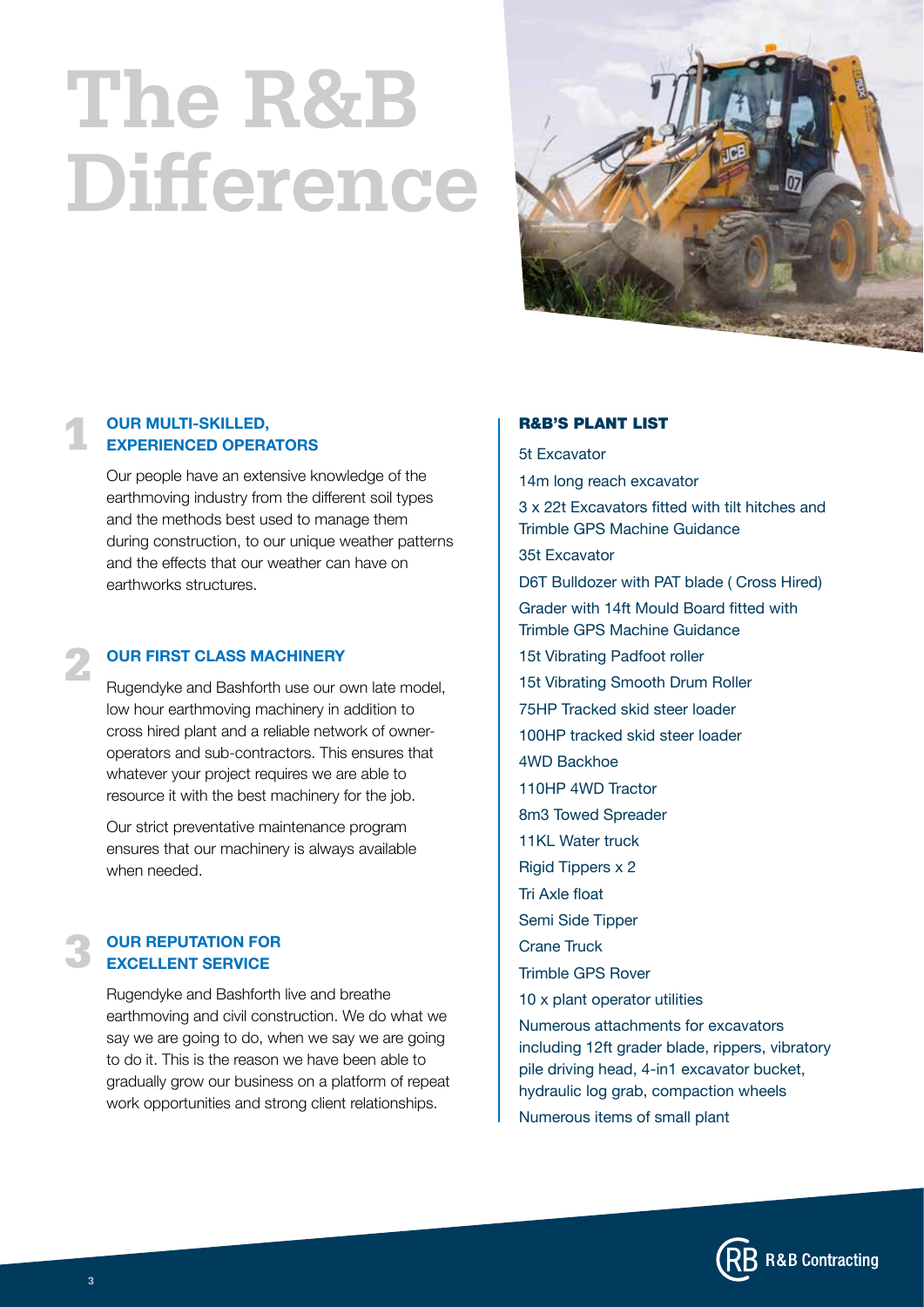### Services

#### EARTHMOVING AND PLANT HIRE

R&B Contracting provide obligation free quotes for small and large earthmoving projects. We can also assist in the procurement of any necessary permits and approvals.

We offer hourly hire or contract (quoted) prices for best practice construction of:

- Driveways and access tracks (gravel or sealed)
- House and shed pads, including sourcing or disposal of clean material as required
- Horse arena pads, including supply and delivery of coarse sands as required
- Drain cleaning and formation
- Dam wall repairs
- Dam design and construction

#### CIVIL CONSTRUCTION

R&B Contracting provide obligation free quotes and advice in the scoping and planning stages of small and mid-sized civil construction projects.

We have the ability to formulate all necessary management plans for the safe undertaking of works. While our management systems are not third party accredited at this time, all our management plans reference best practice ISO 9001.

We offer hourly hire or contract (quoted) prices for best practice construction of:

- Small to mid-sized subdivisions (rural and residential)
- Carpark pavements, including seal
- Retaining wall construction
- Underground service conduit installation
- Footpath and bike path construction
- Stormwater, mains water and sewerage reticulation
- Bed level (causeway) construction



#### CONSERVATION EARTHWORKS

R&B Contracting provide obligation free quotes and advice in the scoping and planning stages of al conservation earthworks projects.

We have the ability to design, manage and construct all manner of conservation projects including:

- Riparian repair works
- Erosion repair (gully shaping and filling), including erosion around underground services
- Design and construction of drop structures
- Fire trail maintenance
- Causeway repair / removal / replacement
- Rock revetment construction and maintenance
- Beach skimming and dune replenishment
- Minor contaminated site remediation
- Dam and water storage design and construction
- Design and construction of access tracks

We pride ourselves on attention to detail, highest safety standards and outstanding customer service.

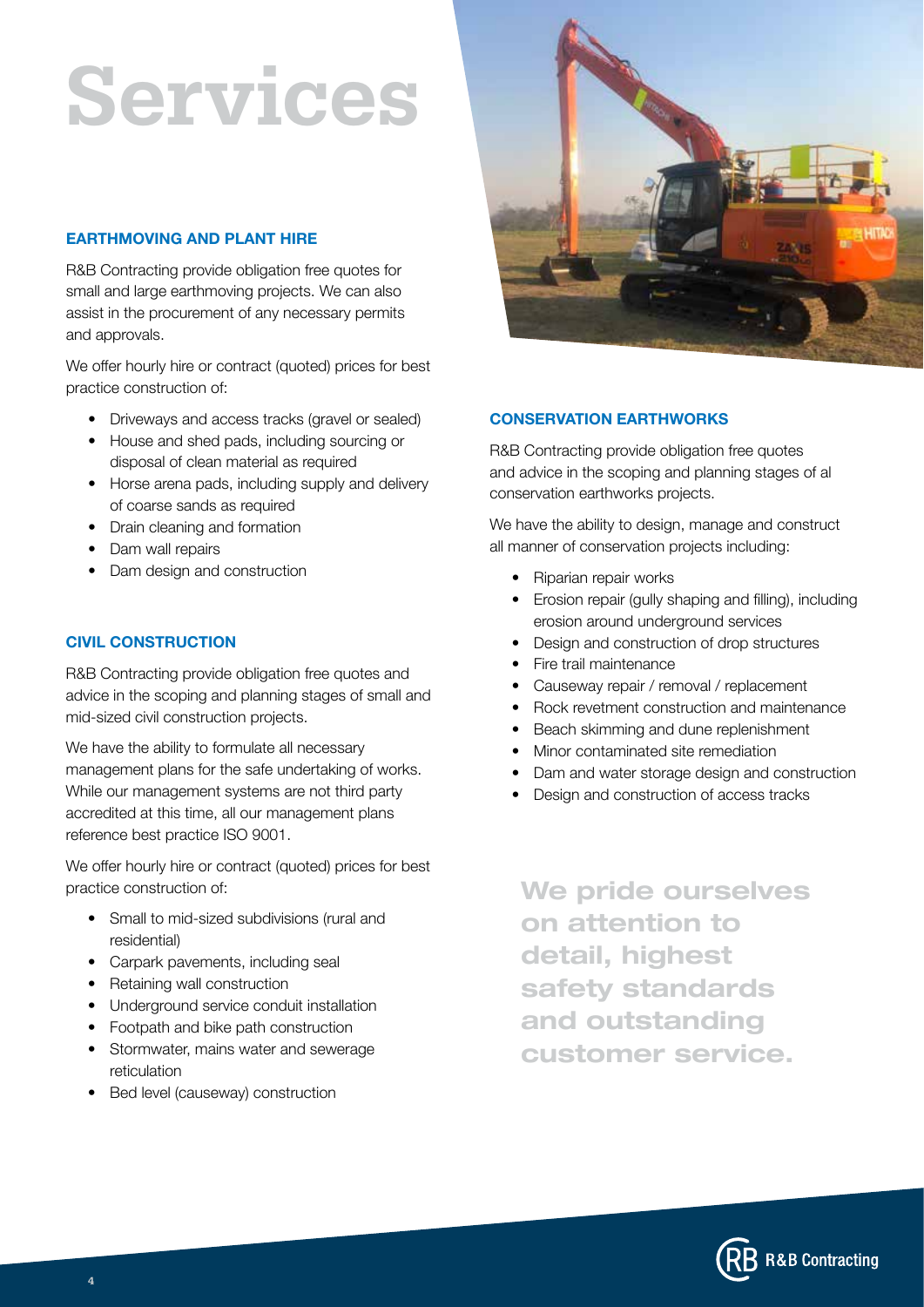# Project History

THROUGH OUR KNOWLEDGE AND VAST EXPERIENCE, R&B CONTRACTING KNOW THE COSTS INVOLVED IN EACH INDIVIDUAL PROJECT AND THE RISKS THAT COME WITH IT.

We provide open and honest communication from the initial contact, through the entire delivery phase, and after the completion of our work.

Our expertise flows right through to our long-standing relationships with other industry professionals to ensure that jobs, whether large or small, are completed on time and within budget. Our multi-skilled operators are highly experienced and proficient professionals.

#### MAJOR PROJECTS COMPLETED

Nymboida Tunnel Failure – Goolang Creek Remediation 2014 Client: NSW Soil Conservation Service Project Value: \$1,200,000.00 Scope: Provision of plant and skilled operators to undertake the remediation of Gulang Creek and the Nymboida Canoe Centre post 2011 Flood Event

#### Urunga Antimony Processing Plant Remediation 2015-2016

Client: NSW Soil Conservation Service Project Value: \$9,000,000.00 Scope: Provision of plant, skilled operators and project supervision for the remediation of the Urunga Antimony Processing Plant and Tailings Plume including construction of 30ML Mono Cell, excavation and treatment of 35,000 m3 of contaminated tailing and capping of treated materials.

#### Strathalbyn Station Gully Remediation Project 2018 -2019

Client: Greening Australia Project Value: \$ 1,900,000.00 Scope: Contract works to undertake 65,000m3 of bulk earthworks, soil amelioration and capping works of the Strathalbyn Gully Complex.

#### Boombera Macadamia Orchard Development 2017-2019

**Client:** Arrow Primary Industry Fund Project Value: \$4,500,000.00

Scope: Provision of all earthmoving and plant hire services for the development of the largest macadamia orchard in the Southern Hemisphere. The project included commissioning and development of on-site quarry, construction of over 30km of internal roads, construction of 160ML of harvestable rights storage (in excess of 75,000 m3 of bulk earthworks) and construction of 400ML of Off Stream Water Storages (165,000m3 of bulk earthworks).









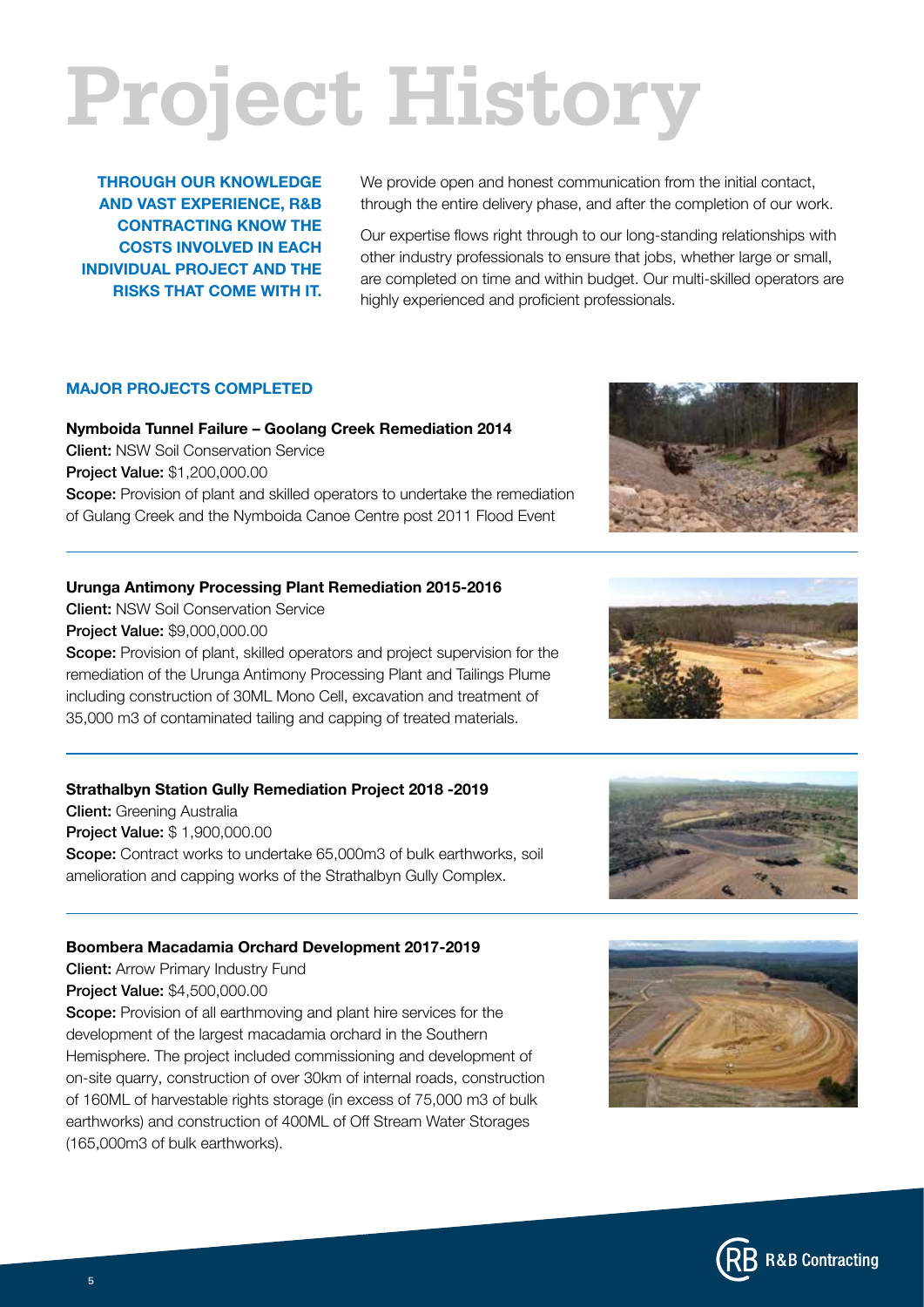### Policies & Procedures

The health and safety of all our employees, sub-contractors and the community are of equal importance to all our operational considerations inclusive of our quality delivery and environment management. R&B Contracting works collectively with every person onsite to ensure a safe workplace for all, whilst complying to the Health & Safety Act and Regulations.

We rank at the top of our daily business activity the importance of health, safety and welfare on our work sites.

R&B Contracting has engaged a very well respected Health, Safety, Quality and Environment specialist to create our internal documentation and systems and to ensure we are kept up to date on an ongoing basis in regards to health, safety, quality, and environment management.

That specialist is Smarter Safety and an overview of who they are and what they supply can be seen here.

The Integrated Management System Smarter Safety has implemented into our business structure is 100% compliant to…

- Federal Work Health & Safety Act and Regulations 01-01-2012
- Safety Management System AS4801:2001
- Safety Management System ISO 45001
- Quality Management System AS/NZS ISO 9001:2016
- Enviro Management System AS/NZS ISO 14001:2016

We also utilise the Smarter Safety ongoing Support Program to ensure our documentation is always up to date on our Smarter Safety SmarterScreen where it all is accessible 24/7 from our mobile devices inclusive of our integrated electronic forms which deliver the highest standard of compliance. All our Integrated Management System documentation is online and accessible at any time including…

- Mobile Powered Plant Risk Assessments
- Management System Overview
- Safety Data Sheets
- Induction Booklets
- Emergency Contacts
- Management Policies & Quality Procedures
- OHS/WHS Procedures
- Environment Procedures
- System Forms both hard copy & electronic
- Safe Work Method Statements

R&B Contracting is committed to making our work sites as safe as is humanly possible and we look forward to safely working together with you on your next project.

R&B IS A MEMBER OF THE NSW CIVIL CONTRACTORS FEDERATION





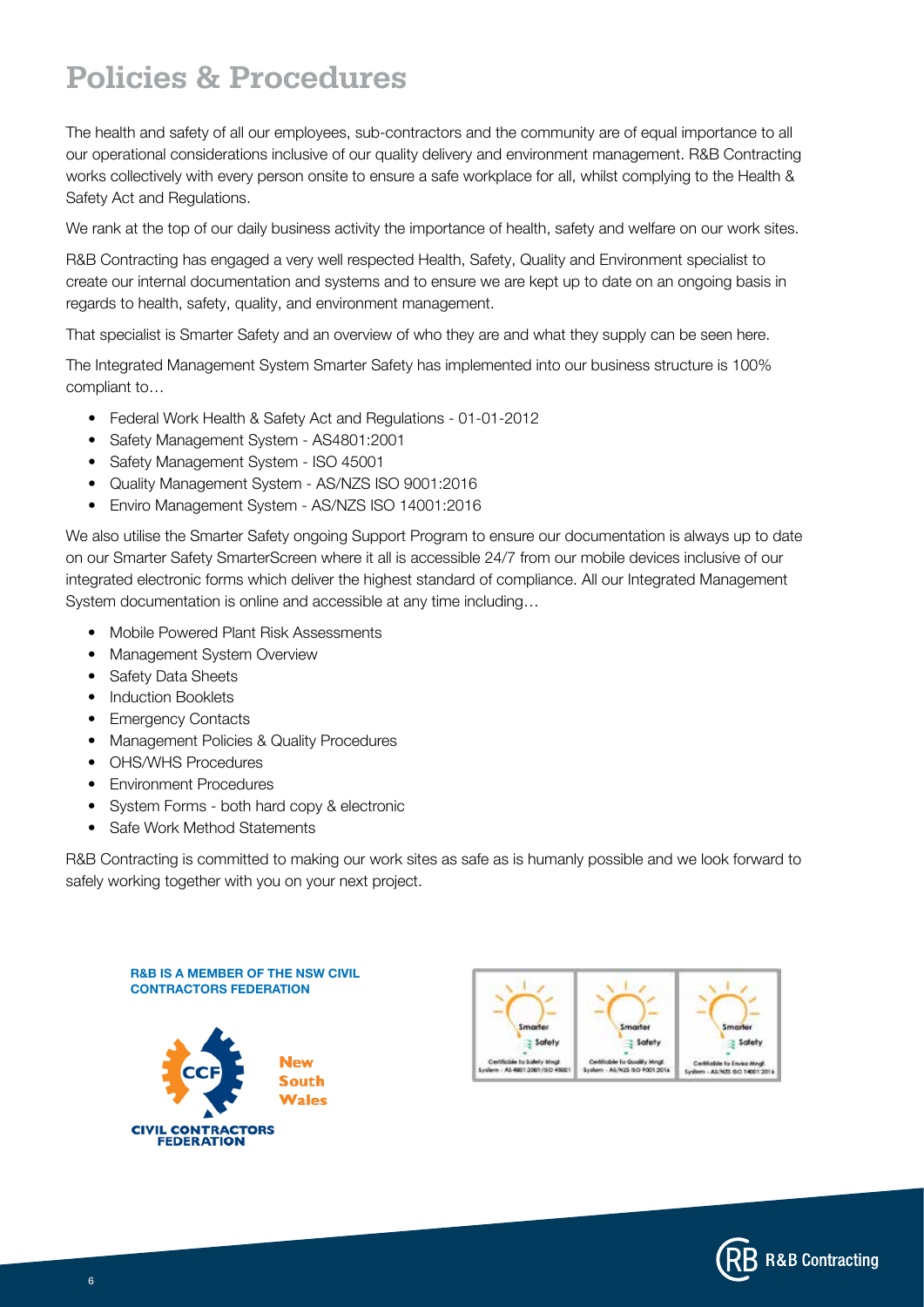# Testimonials

One of the things we valued most working with R&B was the ownership that Jason and Adam took over, not only the direct area of their work, but also in the overall success of the project. They took great pride in the quality of their work, but also took care to ensure their impact on the environment was minimised. We look forward to continue working with them and their team at Boombera Park.

#### Stuart Pettigrew, Project Manager, Arrow Funds Management Ltd

On all occasions we have found R&B to be efficient and reliable, supplying skilled operators, modern and well serviced equipment that is fit for task without fail. R&B have grown and developed as a company while not losing sight of customer service, quality and safety ideals.

#### Peter Menzies - Northern Area Manager, Soil Conservation **Service**

The scale of this work [building 5 new dams] meant that an expanded team would be required, and R&B was able to bring together a wide range of sub-contractors to complement their own team as well as coordinate well with our external hydrology engineer. All of the sub-contractors engaged were of a high standard, and having R&B manage the entire construction team made my role as Project Manager much easier.

Stuart Pettigrew, Project Manager, Arrow Funds Management Ltd